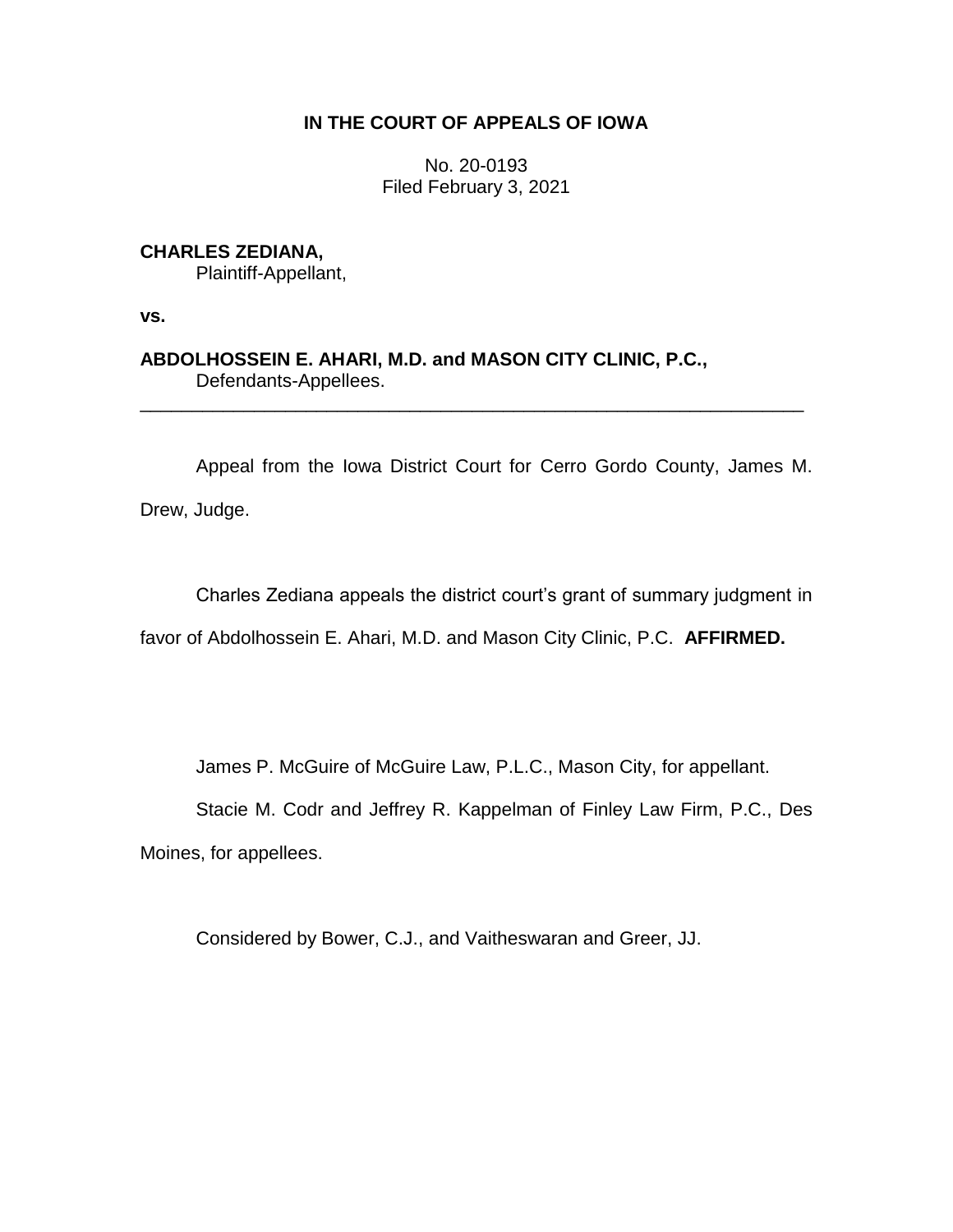## **VAITHESWARAN, Judge.**

On June 28, 2016, Charles Zediana had surgery to remove a cancerous tumor. Dr. Abdolhossein E. Ahari performed the surgery. Within one month, a leak developed. A drain was installed to deal with the leak.

On August 30, 2018, Zediana sued Dr. Ahari and Mason City Clinic, P.C., alleging "Dr. Ahari negligently failed to exercise due and reasonable care consistent with prevailing medical standards and deviated from the minimum standard of care" in failing "to appropriately recognize the risks of" a leak in patients with his diagnosis and in failing to perform a procedure known as "diversion ileostomy, which resulted in" the leak. Dr. Ahari and Mason City Clinic filed an answer raising a statute-of-limitations defense. They followed up with a motion for summary judgment. The district court granted the motion, reasoning as follows:

The undisputed facts are such that no later than August 24, 2016, Mr. Zediana knew, or through the use of reasonable diligence should have known, that he had an injury that was likely related to his recent medical care, i.e. the surgery. Therefore, plaintiff's petition was filed outside of the applicable two-year Statute of Limitations and his claim is barred.

Zediana appealed.

 $\overline{a}$ 

Iowa Code section 614.1(9)(a) (2018) prescribes a two-year statute of limitations for medical malpractice actions. <sup>1</sup> The legislature "intended the medical

<sup>&</sup>lt;sup>1</sup> Under Iowa Code section  $614.1(9)(a)$ ,

<sup>[</sup>Claims] founded on injuries to the person or wrongful death against any physician and surgeon, osteopathic physician and surgeon . . . arising out of patient care, within two years after the date on which the claimant knew, or through the use of reasonable diligence should have known, or received notice in writing of the existence of, the injury or death for which damages are sought in the action, whichever of the dates occurs first . . . .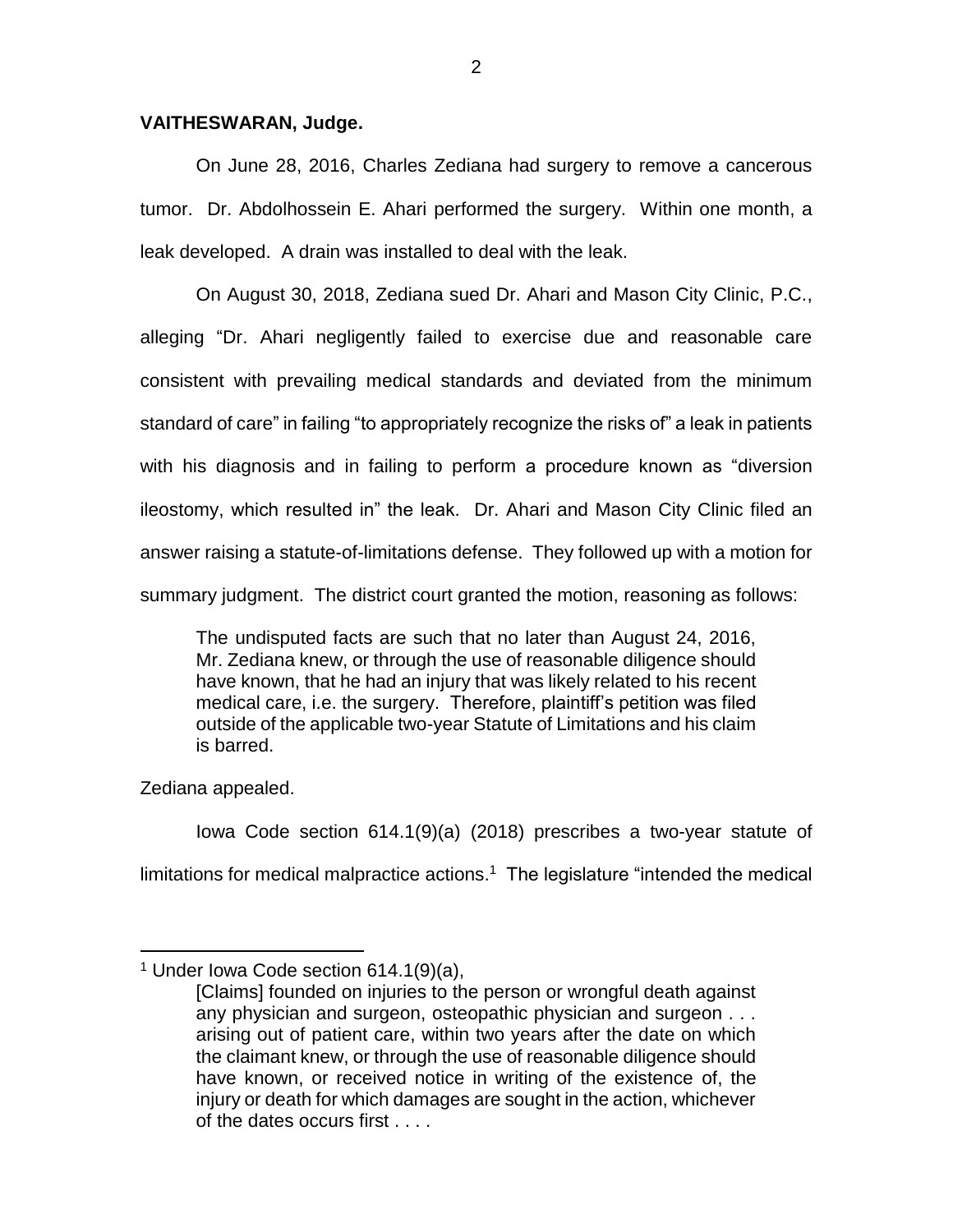malpractice statute of limitations to commence upon actual or imputed knowledge of both the injury and its cause in fact." *Rathje v. Mercy Hosp.*, 745 N.W.2d 443, 461 (Iowa 2008). "[The] twin-faceted triggering event must at least be identified by sufficient facts to put a reasonably diligent plaintiff on notice to investigate." *Id.*

It is undisputed that Dr. Ahari informed Zediana that a leak was a potential risk of the cancer surgery. And Zediana admitted in a deposition that he had "many discussions about having an ileostomy" but it was "certainly not anything that [he] was interested in." It is also undisputed that Zediana learned he had a leak during a hospitalization approximately three weeks after the surgery, in mid-July 2016. At that time, Zediana was informed he had the option of "either an operation or" having "a drain" put in. He believed "either option was going to lead to a positive outcome." He "opted for the drain." After the drain was installed and following discussions with Dr. Ahari—who had consulted with Mayo Clinic—it was decided, "we were going to leave it alone. We had the drain in, and we were just going to wait until it healed."

Zediana now contends "[t]here is no way" he could have known or suspected "that the ileostomy that was not performed had anything to do with a possible cause of the leak at [the] surgical site which would naturally require the expertise of a surgeon." The undisputed facts establish otherwise. By the time of his July 2016 hospitalization and by the time of his final appointment with Dr. Ahari on August 24, 2016, Zediana knew enough to tie the leak to his earlier cancerremoval surgery. *See Rathje*, 746 N.W.2d at 461 ("[I]n all cases, a plaintiff must at least know the cause of the injury resulted or may have resulted from medical care in order to be protected from the consequences of the statute of

3